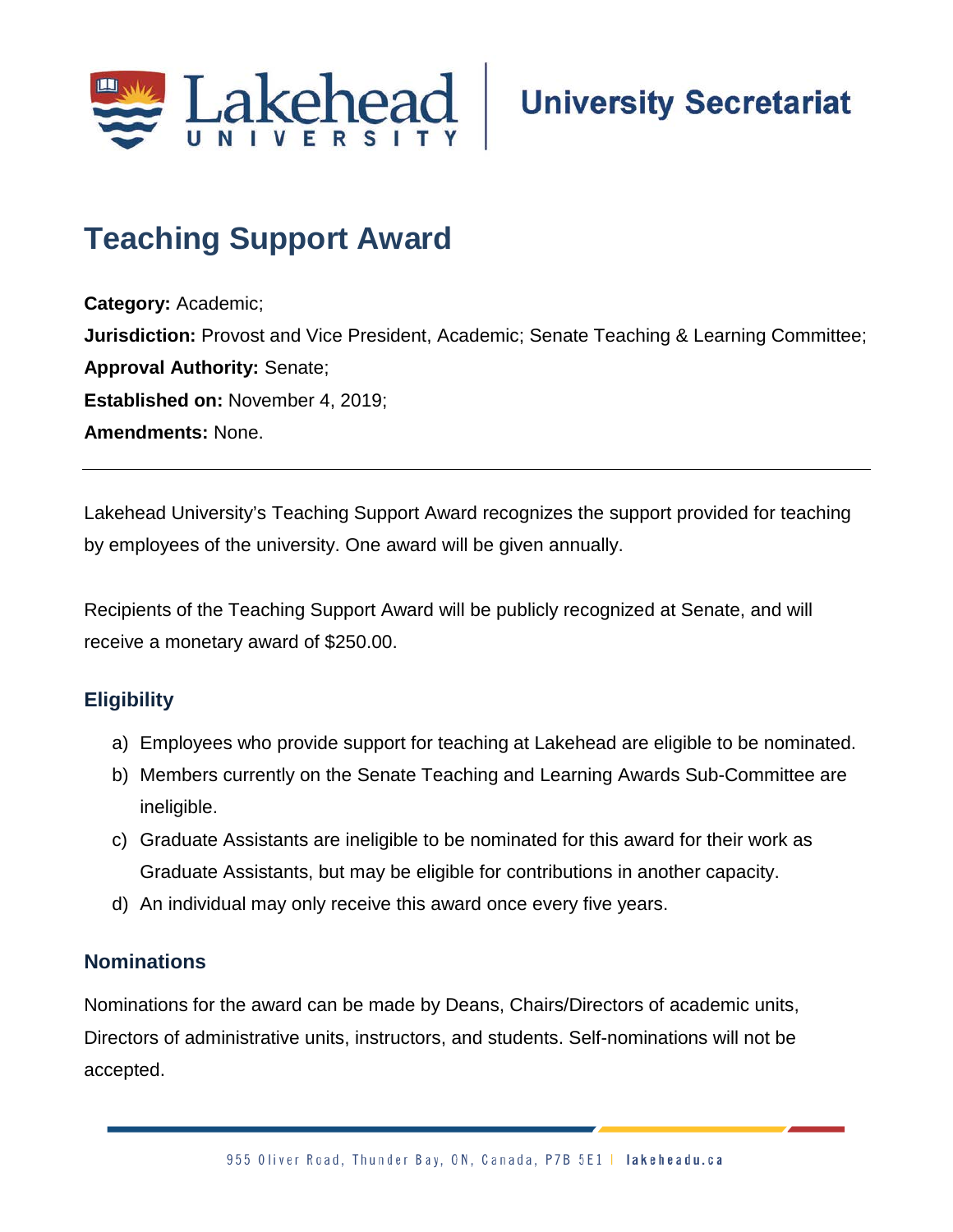Nominations are due no later than November 15. Nominators must submit the nomination form and additional evidence of the nominee's support to teaching (maximum five pages).

Eligible nominees will be notified by the Office of the Provost and Vice-President (Academic), and will be asked to indicate their acceptance of the nomination no later than December 15.

#### **Selection Committee**

The Awards Sub-committee makes the initial recommendation to the full Senate Teaching and Learning Committee which then makes a recommendation to the Provost and Vice-President (Academic).

### **Criteria for Selection**

Nominees for this award are expected to demonstrate exceptional performance in providing support for teaching, making significant and meaningful contributions to student learning and engagement.

Examples of the types of contributions being recognized by this award may include:

- Laboratory support;
- Technological support (in class or online);
- Instructional and course development support;
- Fieldwork support;
- Resource support (e.g. library research, writing, learning skills).

Nominators should:

- Clearly describe the support being provided by the nominee;
- Articulate how the nominee's contributions support teaching and learning;
- Assess the impact of the nominee's support on student learning and engagement

Supporting evidence (up to five pages) could consist of up to two letters of support addressing the nomination criteria and/or other relevant material.